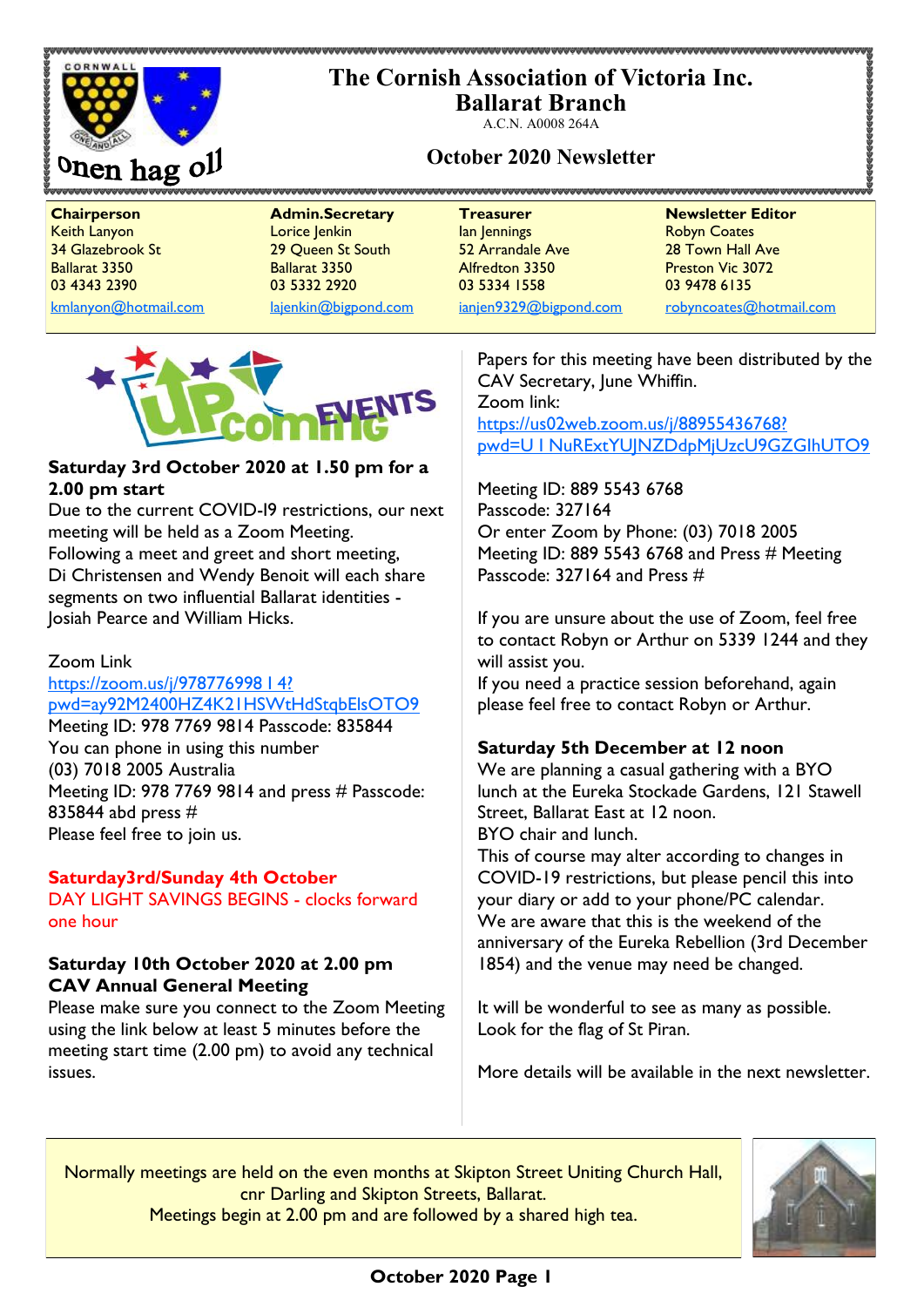# **Eureka, Cornish, and the 1853 Goldfields Petition**

I never expected that my Cornish ancestors would be amongst those involved at Eureka. I'd actually been looking for a rebel rousing Irish great grandparent or two!



Through passed down oral family traditions and history I knew my Ellis family had emigrated from Cornwall. I had accepted (without question) previous research that placed Peter Ellis and Nancy Robyns on the *Morning Light* disembarking at Port Phillip in the 1860s and subsequently settling at Daylesford, Creswick and Ballarat.

It was while entering the Treason Trial material (so kindly permitted for use by Public Record Office Victoria) on the Eureka Wiki that I found 'my man'. Imagine my surprise when I found my great great grandfather, Peter Ellis, as a witness at the Treason Trials in Melbourne in March 1855 for one of his Cornish mates, who was charged and arrested for High Treason (punishable by death) after the Eureka battle early on a Sunday morning on 3 December 1854!

His group had lived in Boscaswell Row, St Just in Penwith, Cornwall, according to the 1851 Census and later writings, and were living on the Eureka Lead, Ballarat, Victoria Australia in 1854. Part of the group had travelled from Burra in South Australia while I have recently found a Peter Ellis on the *Marco Polo* in 1853.





# More information can be found about this Cornish group at:

[http://www.eurekapedia.org/Peter\\_Ellis](http://www.eurekapedia.org/Peter_Ellis) [http://www.eurekapedia.org/James\\_Wearne](http://www.eurekapedia.org/James_Wearne) [http://www.eurekapedia.org/Patience\\_Wearne](http://www.eurekapedia.org/Patience_Wearne) [http://www.eurekapedia.org/Joseph\\_Penrose](http://www.eurekapedia.org/Joseph_Penrose) http://www.eurekapedia.org/John Penaluna [http://www.eurekapedia.org/Henry\\_Read](http://www.eurekapedia.org/Henry_Read)

I recommend for anyone with ancestors on the Victorian goldfields in 1854 the Eurekapedia Wiki [\(eurekpedia.org\)](http://eurekpedia.org) is a fantastic research tool. Chances are that your ancestors may have been in Ballarat, Bendigo or Mount Alexander, all places renowned worldwide for the wealth of gold extracted there. They may be mentioned somewhere amongst the 6000+ pages of research on the Eurekapedia Wiki.

Clare Gervasoni and I created and continue to maintain the Eureka Wiki that is being added to almost daily and has attracted nearly 9 million views. It is being used extensively in schools and by researchers.

The Wiki is hosted by Ballarat Reform League and assisted by the Vera Moore Foundation. We have been thrilled at the constant interest and information offered from descendants of people known to be associated with Eureka. Many folk descended from Cornish ancestors have contributed in many ways and we remain extremely grateful for their help. Many Cornish folk were involved in the Eureka Affair.

#### Their names can be found at

<http://www.eurekapedia.org/Cornwall> as well as many of their stories and biographical information. If anyone has information about ancestors at Eureka we would be delighted to hear from you. All material is referenced to those who contribute. For example, Charles Curnow Phillips born at St Ives, was one Cornishman found during our searches, and his relatives provided a photograph and information.

We are currently attempting the mammoth task of checking and entering the 5000 or so names from the 1853 Bendigo Petition onto the Wiki. We came across the name - transcribed as Crulmony - but when we checked could find nobody of this name anywhere in Victoria. It so happens that his name, after much research, was found to be Creelman. Further research showed he went into business with John Jones in 1865. Returning to the signatures on the Petition, the name John Jones appears five entries above that of William Creelman. He died in 1893 at Heathcote, after many years as a successful miner according to his obituary.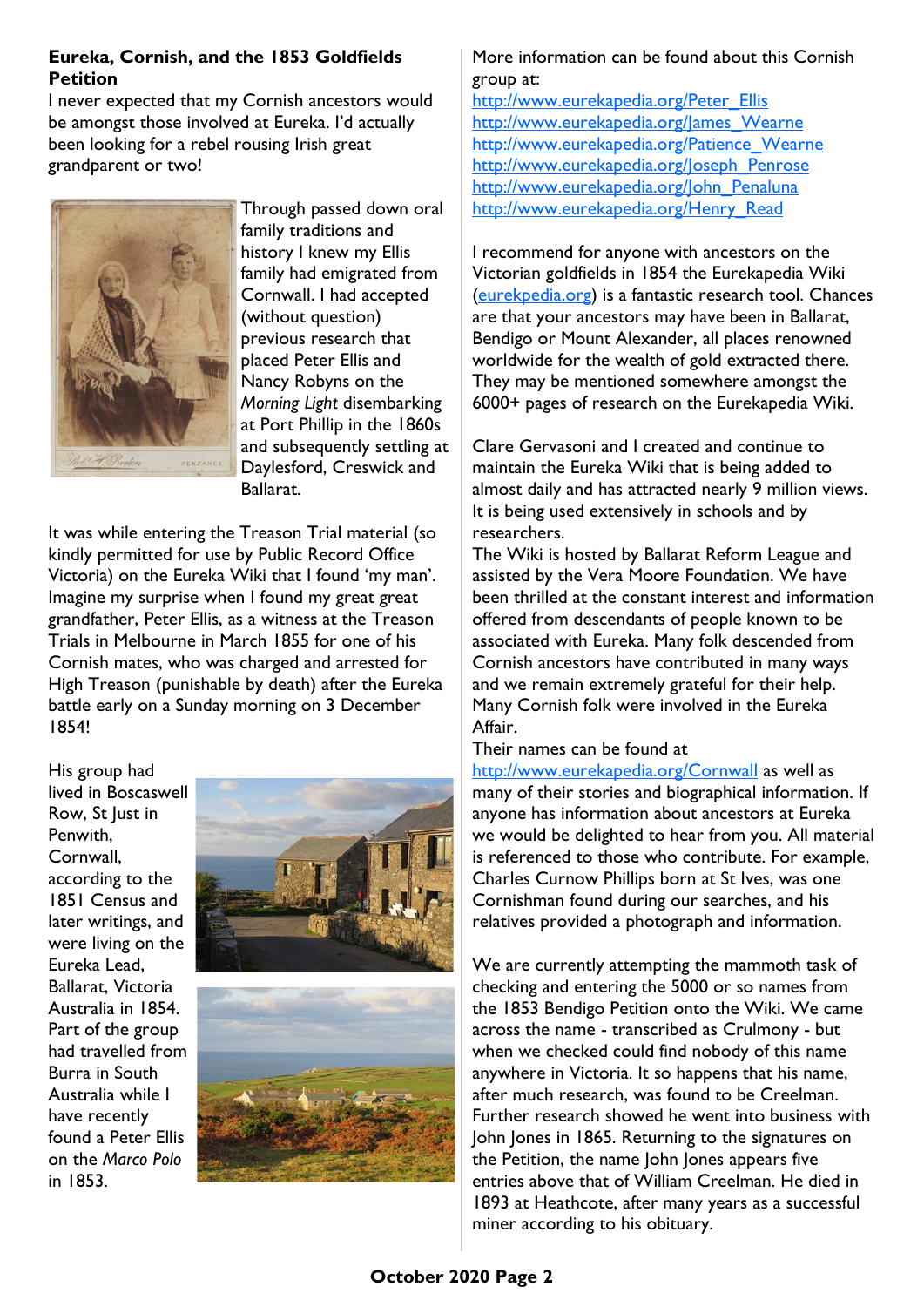# This is where the conundrum begins!

The Creelman story is but one of the 5000 stories from the names of signatures on the 1853 Bendigo Goldfields Petition that can be unravelled by detailed micro-historical and prosopographical research. It is the story of a 15 year old boy who was tried in Londonderry, Ireland, and transported to Tasmania for seven years in 1842. He married in Tasmania and made his way to the goldfields of Victoria. The story of this family is almost stranger than fiction.

[Closely associated with social and cultural histories the micro -historical approach unravels the interaction between microand macro- levels of history. It uses individual biographical information, first hand accounts, reconstructs social networks, and tracks clues, to discover those hidden connections within events often challenging traditional views. The micro-historical approach may focus on an event, community or individual. Prosopographical research allows the patterns of relationships and activities to be uncovered through a collective study of lives such as those on the 1853 Bendigo Goldfields Petition. It has the advantage of being able to learn about patterns of relationships and activities through the study of collective biography.]

William Creelman signed the Petition that was presented to Lieutenant Governor Charles Joseph LaTrobe on 1 August 1853 protesting about conditions of gold miners on the diggings, the high cost of licences and land ownership. Agitation of the Victorian goldfields started with the Forest Creek (now Chewton) Monster Meeting in 1851, but what became known as the Red Ribbon Movement was centred around the Bendigo goldfields in 1853.

The Anti-Gold Licence Association was formed at Bendigo in June 1853, led by George Thomson, Dr David Griffiths Jones and 'Captain' Edward Brown. The Association focused its attention on the high cost of the monthly licence that miners were required to pay to the government.

They drew up a petition outlining digger grievances and called for a reduced licence fee, improved law and order, the right to vote and the right to buy land.

The petition was signed by diggers from Ballarat, Sandhurst (Bendigo), Mount Alexander (Castlmaine and Chewton), McIvor (Heathcote) and other diggings.

The 13 metre long petition was presented to Lieutenant-Governor Charles Joseph LaTrobe in Melbourne on 1August 1853, but was totally rejected.

4 veupal Shown Whiton Er la sign Richard Launder Henry I Fisher Armens Edwards aldin Jones John Brown were bijg. paint Tradent John Alstend ld & Samuel Road 19/ les brulmon ter norton. Benjamin Robert R Service J'aime action

Monster Meetings were held throughout the Victorian goldfields, dissatisfaction erupted, agitators wore red ribbons on their hats symbolising their defiance of the law and prohibitive licence fees, and the agitations culminated on 3 December 1854 in a battle involving civilians, soldiers and troopers.

On first glance his name does not appear on the index or lists transcribed by volunteers at the State Library of Victoria where the original Petition is held. Some of the names were illegible, others were difficult and still others were easy to decipher, so it could easily have been transcribed wrongly. Among those names designated by transcribers to be difficult to decipher, and shown in square brackets, was the name of 'William Crulmony', a blacksmith, and the same occupation as William Creelman.

The signature of 'William Creelman Blacksmith' proved to be the transcribed as 'Crulmony'. Through further research Creelman was found to be in partnership with a John Jones in 1865.

Gold Mining and other purposes, as appears by the receipt left with the Warden herewith; and we hereby apply for a Lease, the particulars of which are herewarder set forth; and we agree, if this Application be<br>investigated, that such sum shall, in all<br>respects be held subject to, and may be suppropriated under the terms of such regulations; and that upon the approval of this Application we will oxecute a Lease upon the basis therein stated, if the Governor shall think fit to grant the same. We have the honor to be, sir, Your obedient Servants, JOHN JONES.

SCIENCLE C.

APPLICATION FOR GOLD MINING

To the Honorable J. F. Sullivan, Minister of Mines, Melbonrae.

SIR,---We have duly deposited the sum of<br>Fifteen Pounds, as required by the<br>Regulations for leases of Coovn Lands for

Checking back to the batch of signatures on the

WILLIAM CREELMAN. Heathcote, 29th June, 1865.

1853 Petition John Jones' signature is only five names from William Creelman's so that they were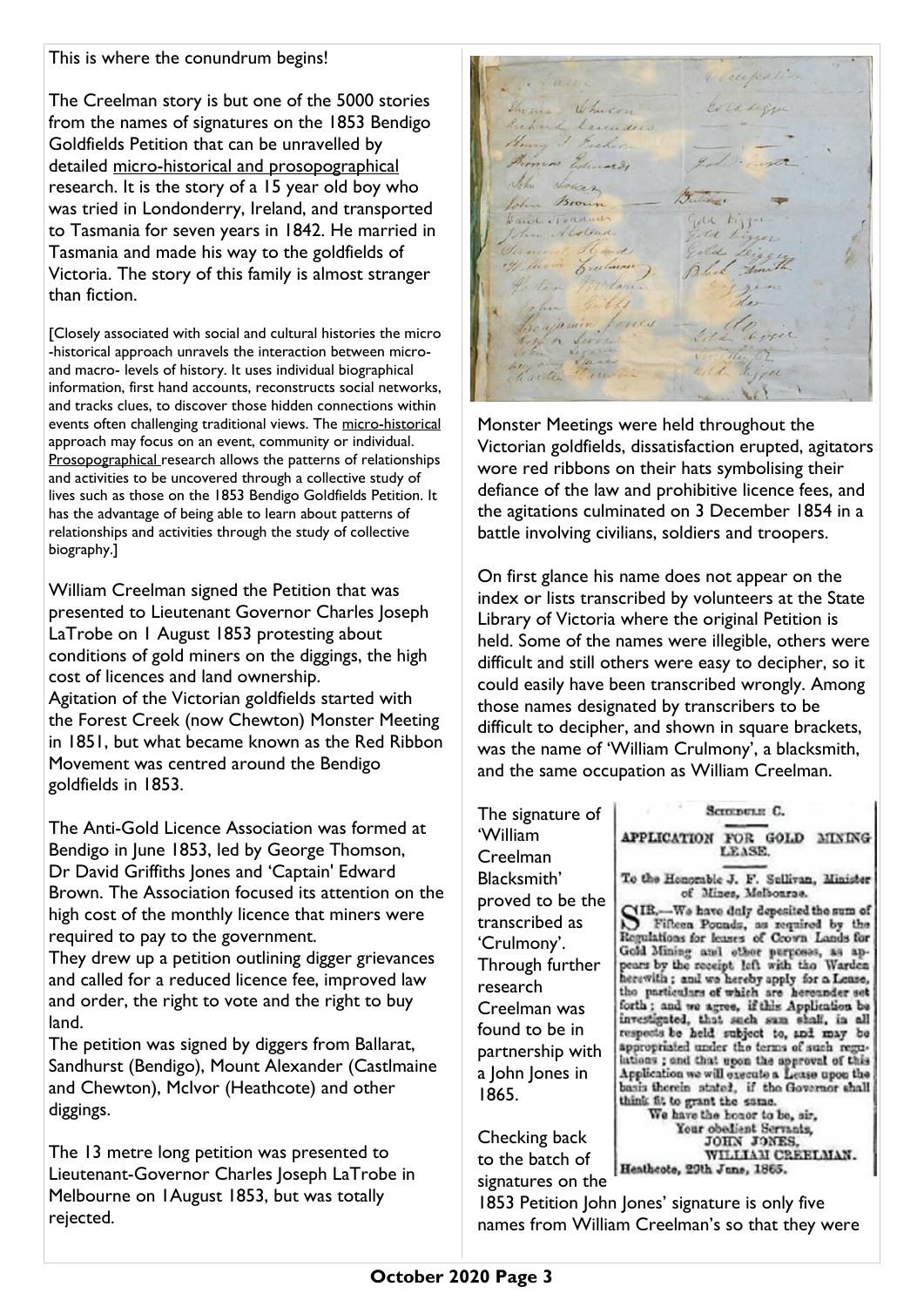known to each other 12 years before they went into partnership in a lease in a gold mine in mid 1865. This discovery allowed more information about Creelman to be found because of its date June 1865 and place 'Heathcote'.

William Creelman died in 1893 aged 65 years at Heathcote, Victoria, a town 40 kilometres south east of Bendigo on the McIvor Highway. He was buried at the Heathcote Cemetery on 9 June 1893. The McIvor Times of the 8 June reported his death. This was a starting point for more research.

# *DEATH OF MR CREELMAN.-*

*We are sorry this week to have to record the death which occurred on Saturday morning last, of a very old resident of Costerfield, Mr William Creelman. Mr Creelman had been connected with mines at Costerfield for a number of year as manager and engineer. He also took an interest in the mines. He had been ailing for some time, but last week he received a paralytic stroke, the cause of death being cerebral haemorrhage.* 

*Mr Creelman erected the first machinery at the old and celebrated Costerfield mine. He floated the North Costerfield mine, holding about three parts of the interest in it, and conducted it as owner for about four years, and was also interested in ming at Heathcote. He after wards went to Western Australia, and was manager of the Geraldine Copper mine there. He was afterwards in several parts of Tasmania in mining business there.* 

*In the opening of the Dark River Goldfield, beyond Beechworth, he went there to report on some of the mines, remaining about two months. While there he caught a severe cold in the head, resulting in inflammation of a membrane of the ear. He was in Rushworth between three and four years, managing the well-known Phoenix mine there. He afterwards went to the borders of Queensland , and was there some time, managing a gold mine. He left there about twelve months ago and came home, and from the effects of the inflammation arising from the cold caught at the Dark River Goldfield, for the twelve months previous to receiving the paralytic stroke, he only enjoyed middling health.* 

*The deceased who was aged 65, leaves a wife and family grown up to mourn their loss.* 

*As showing the respect in which the deceased was held, the funeral, which took place on Sunday, was very largely attended, there being over 30 vehicles in the procession and a number of horsemen. The remains were interred in the Heathcote* 

*Cemetery, the burial service being read by the Reverend Mr Finter.*

At 15 years of age William Creelman (the convict) was tried in Londonderry, Ireland. He sailed from Dublin on 20 December 1842 on the North Briton, arriving on 4 April 1843 in Van Diemen's Land (Tasmania) with 178 other convicts (one had died *on the voyage out). He married in Tasmania and had daughters there. Creelman's eldest daughter led what could be described as a colourful life, having multiple relationships, murdering her lover, and dying an alcoholic in Sydney in January 1889.*

# **BUT - is this the correct William Creelman?**

One obituary states he was a native of America, and looking through the shipping lists there is a Creelman disembarking in Victoria from that country.

If anyone has information, please forward it to dot.wickham@gmail.com

Back to our convict's family.

Catherine Elizabeth Williams Creelman was born on 19 January 1852 in Hobart to William Creelman (alternative spelling Crellman) a Londonderry man, and Catherine Lowry (alternative spellings Gloury, Glowery, Lonry, Ryan) who were married on 7 October 1851 in Hobart.

(Yes, I have done the math!)

Catherine Elizabeth Williams CREELMAN married William WARREN in 1867 in Victoria. Catherine's second marriage took place on 13 January 1873 at Mudgee, New South Wales. On this date (as Elizabeth WILLIAMS) she married bigamously to Alexander Francis WILKIE who was about ten years older than her. They produced Alexander Perrell Wilkie (1873-1875), Grace Constance May Wilkie (1876-1956), and John Marshall Wilkie (1878-1884).

While still 'married' to Wilkie she had an affair with the Police Magistrate of Mudgee, John Oxley NORTON who was infatuated with her … till he found her in the arms of another man James McGee. And there lies another story!

Dot Wickham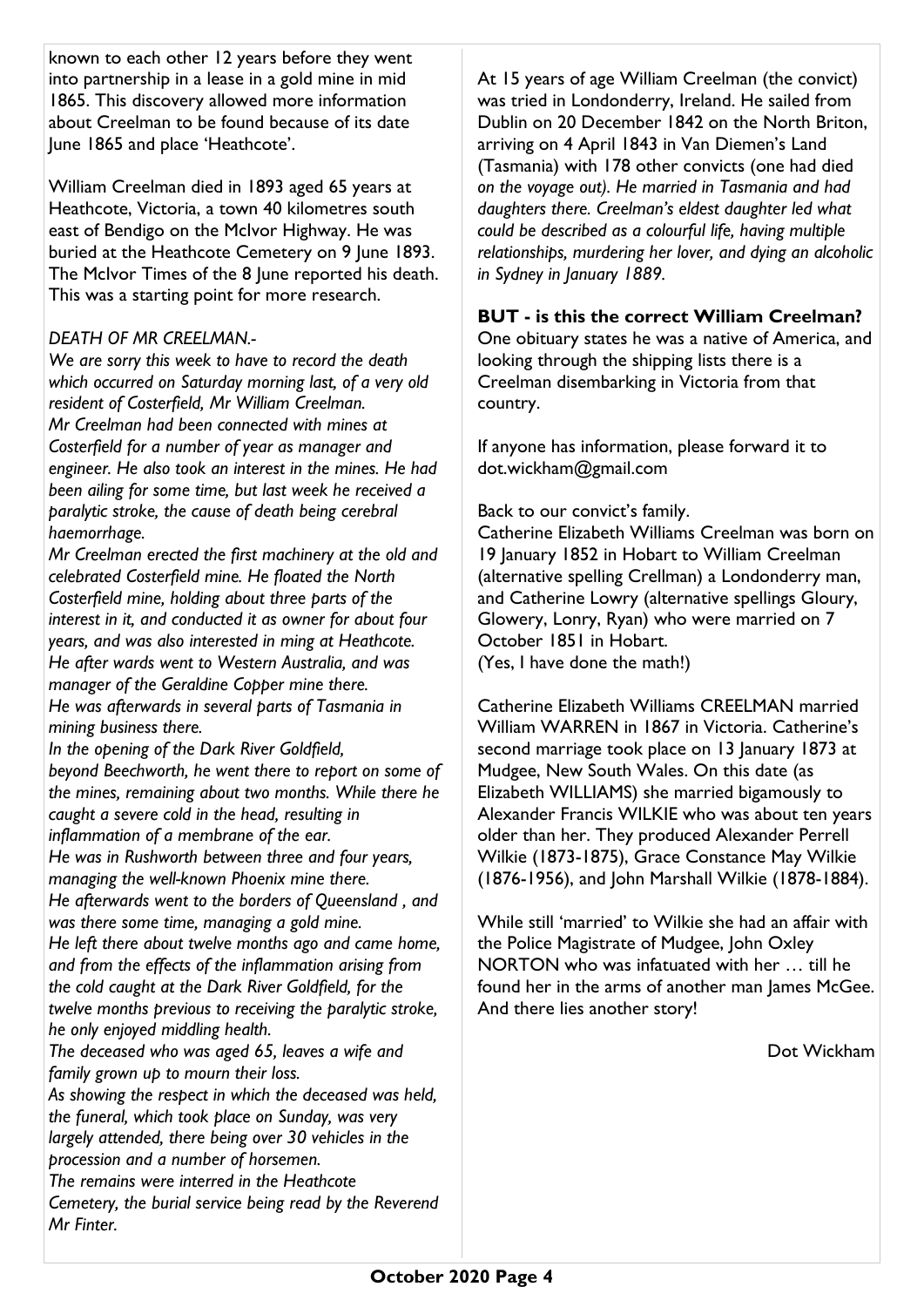# **A TALE OF TWO BROTHERS EDWARD and TOBIAS HAMPTON**

This Hampton family, including the brothers Edward and Tobias, has been descended from James Hampton, born in the mid-1500s in Cornwall. James Hampton was listed in the Muster Roll of 1569 and his weapon was a bill. The bill man's main role was as a foot soldier and he wore light armour made of overlapping metal plates sliding on rivets. The bill was a hook, with a cutting edge mounted on a twometre shaft with a spike at the other end.

It is suggested that the word "hampton" or "de hampton" means "an enclosure in a village" or "of a village.' The word later applied to the name of those living within a hampton.

One of the earliest written records of someone named Hampton was in the year 1166.

Cardinal Wolsey built Hampton Court Palace, about a mile from Hampton Village in the County of Middlesex.

Let's jump a few generations to early 1800, when our two brothers were born to James Hampton and his wife Dorothy (nee Liddicoat) at Gwinear.



James and Dorothy had nine children before Dorothy's death in 1817, aged 40 years. James subsequently married Ann Rule a few years later and was the father to another son.

James was a blacksmith like many of his male family members before him (and after him),.

With many horses, carts and carriages as well as farming paraphernalia, picks, shovels and other mining implements and fishing bits and pieces, a blacksmith would have had steady work if he was a good tradesman.

Of the five boys born to James and Dorothy, one died as an infant and two of the others became blacksmiths like their father. The eldest son, Edward and the youngest son, Tobias were not blacksmiths but worked in the mining industry and both came to Australia.

All the children of this family were born in the Gwinear vicinity and baptised at Gwinear. Edward Hampton was born in 1802 and his brother Tobias in 1811.

Edward Hampton married Ann Elizabeth Jenkin on 5th September 1825 at Redruth. Edward and Anne had six children born between 1826 and 1837 at Redruth - several of the children had the name Jenkin as a given name. In both the census of 1841 and 1851, the family is living at Fore Street, Redruth and Edward is listed as an assayer. An assayer was a person who tested ores and minerals and analyzed them to determine their composition and value. One assumes he would have either undertaken training on the job with a good understanding of chemistry or perhaps trained at an educational institute. Edward is also listed in the Cornish directories.

All his six children are living at home with him and his wife in 1851 – three of their daughters are milliners and one is a dress maker; one son John is an assayer and the other son Edward continues the family tradition of being a blacksmith.

Sadly, his wife Ann dies in 1852 –her death was *reported in the West Briton paper of January 1853 - At Redruth on the 29th ult., the wife of Mr. Edward HAMPTON, assayer, aged 48 years.* 

# Edward and Ann's Children

+ Ann Elizabeth Jenkin Hampton married John Goldsworthy at Redruth Cornwall and died in Ballarat

+ Jane Hampton married Francis Pascoe at Kooringa SA - he died in a mining accident at Frederick's Reef, Maryborough, Victoria - she died in Victoria.

+ John Hampton who died at Parkside in SA

+ Sarah Hampton married Henry Corey at Redruth Cornwall and then John Roberts at Kooringa in SA – she died in South Australia

+ Martha Jenkin Hampton married John Rogers Warren and William Anderson, both in SA – she died in South Australia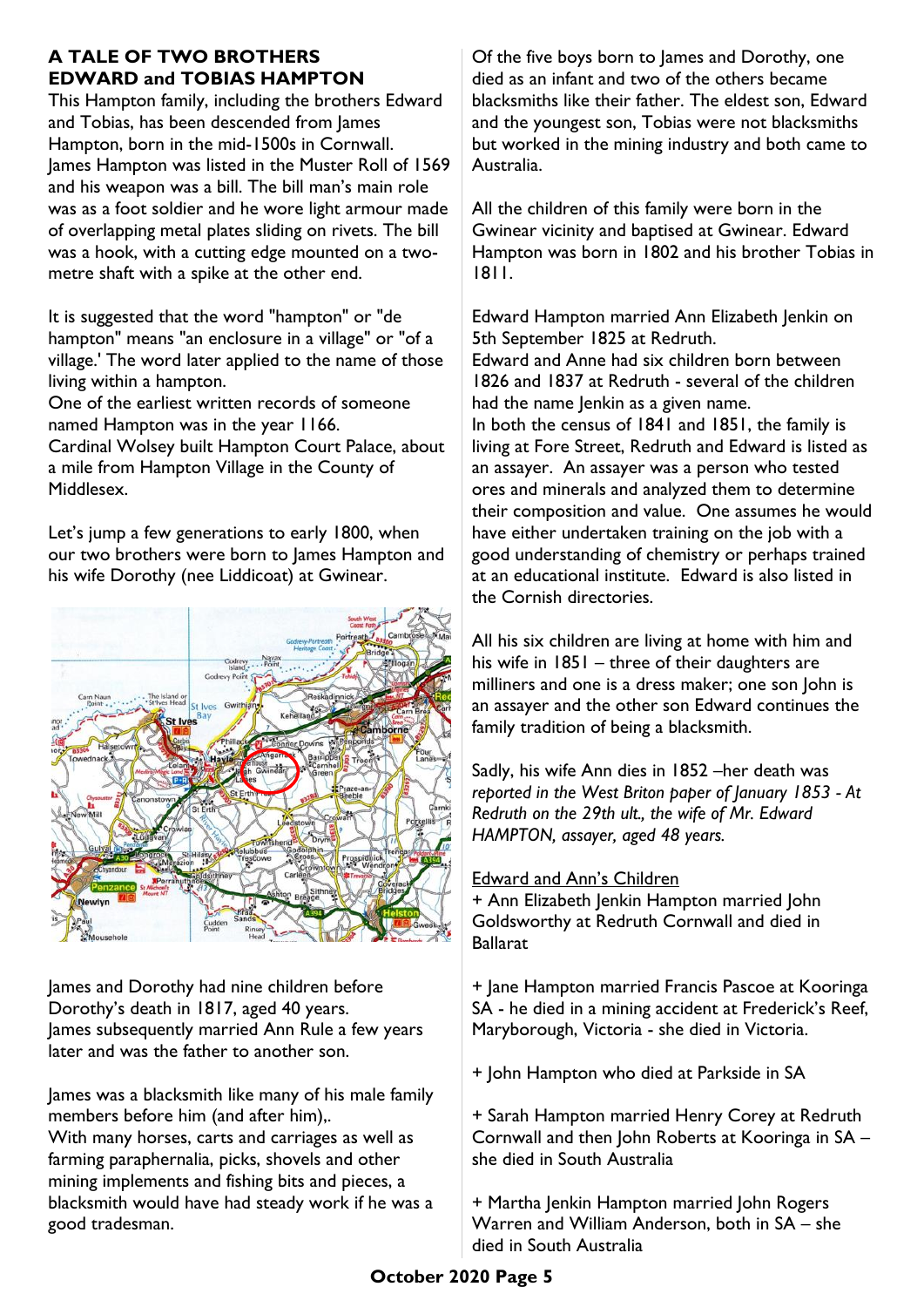# + Edward Jenkin Hampton

It is possible that the death of Edward's wife, Ann, prompted him and his family to settle in Australia.

Three daughters, Ann, Sarah and Martha, and the offspring of Ann and Sarah, arrive in Victoria in January 1857 aboard the 'Star of the East' as unassisted passengers.

No husbands travelled with them, so it is assumed that they had already travelled to Australia as there are more children born to them.

When and where the other family members arrived in Australia is still to be discovered but in 1857, the small mine-owned township of Hampton Town (near Burra) was supposedly named after Edward Hampton, so he must have been there for some time.

When his daughter marries in 1857 at Kooringa, he is listed as Assay Master, Patent Copper works.

Edward died on 14th April 1879 at Kooringa, SA. His death certificate shows he died of 'senile decay' and with one description of senile decay being the progressive loss of mental capacity that leads to dementia and personal helplessness - the majority of the cases so recorded were most likely Alzheimer's disease - given what we know nowadays concerning exposure to toxic chemicals and that they can have a detrimental effect they have on a person's health, maybe working with chemicals all his life hastened his death.

According to newspaper reports of his death, he is working for the England and Australian Copper Mining company at the time of his death in 1870. The English and Australian Copper Company was a South Australian based company, established in 1851 with smelting works at Kooringa. However, due to the reduced production of copper ore in the area, the company's Kooringa works suspended operations in 1869, and in 1872, a portion of the smelting plant and machinery was transferred to Newcastle in New South Wales.

Edward Hampton is buried at the Burra Cemetery.

Let's now look at Edward's brother Tobias – he too was born at Gwinear but nine years later in 1811. Tobias married Elizabeth Hand in 1833 at Gwinear she was the daughter of John Hand and Mary Edwards and had been born at Camborne in 1811.



According to the census of 1841, Tobias was a miner living with his family at Charlestown-St Austell and by 1851 Tobias was a copper miner at Gunnislake, a town on the banks of the upper reaches of the Tamar River.

Between 1834 and 1852, Tobias and Elizabeth had eight children – James, Elizabeth Ann, Mary Jane, Emma, John, Thomas, Ellen and Dorothy. However, only the first four of these survived past the age of seven - the last three children dying when aged a few days or months.

Sadly in 1852, Tobias's wife Elizabeth died - two weeks after the birth of the last child who had lived for one day.

Her death certificate indicates that she died of peritonitis probably caused following the birth of the last child.

One of their sons, John, aged seven, was drowned at Gunnislake, in the River Tamar, only a few months after the death of his mother in 1852.

One can only imagine the grief that Tobias experienced with the deaths of his last three babies, his wife and his seven-year-old son all within four years.

What an incredible tragedy it must have been for those four remaining children to lose their mother and their four siblings.

Unfortunately, though sad and traumatic, this was a very common experience and many families suffered the loss of spouses and children.

The death of both adults and children would have been an experience that all communities in that era knew all too well.

Tobias would no doubt have struggled emotionally and probably financially as he sought to support his family. Any wonder they left for Australia.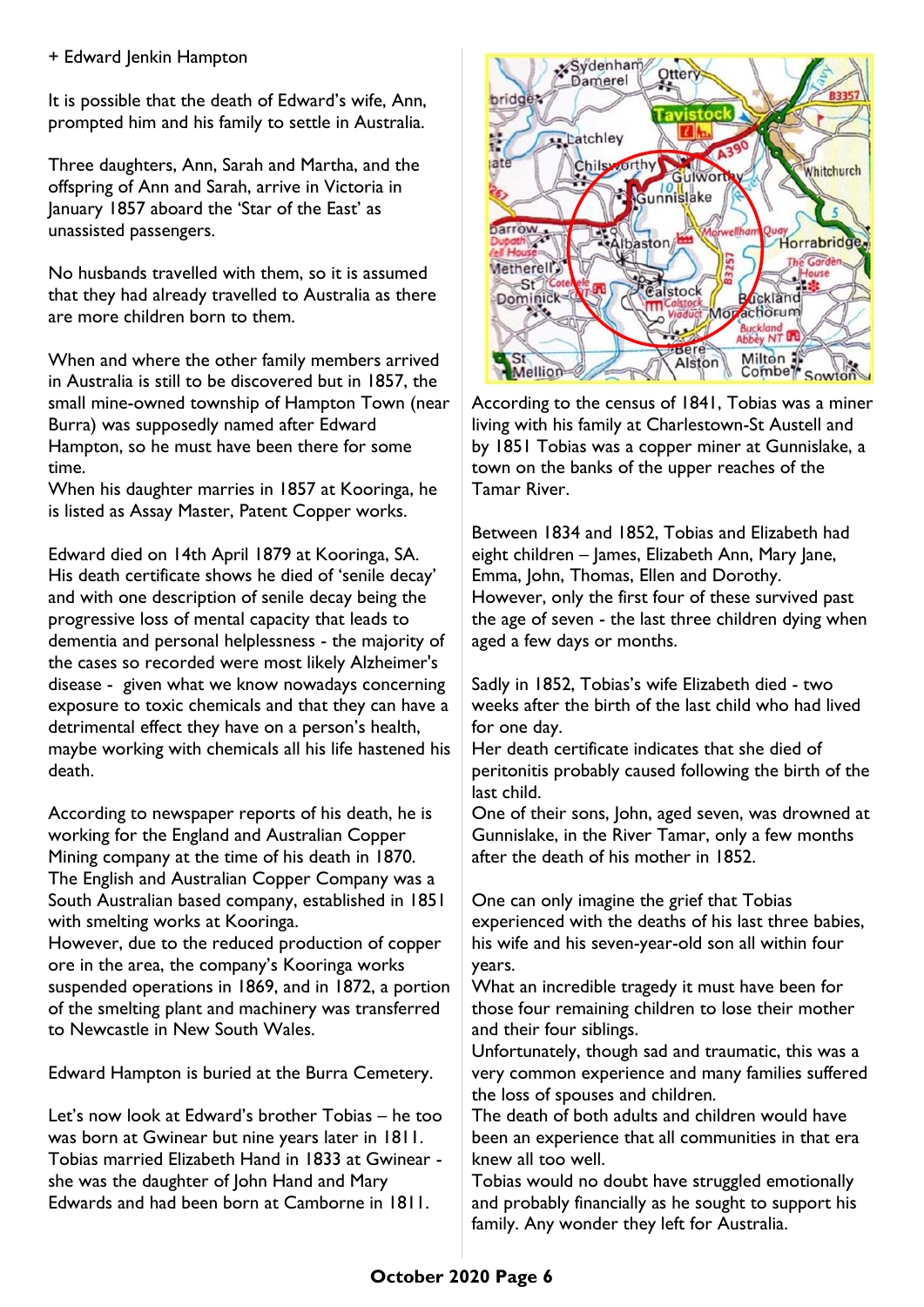On a happier note, daughter Elizabeth Ann was married to David Buzza, in 1854 at Calstock, and David and Elizabeth along with her father Tobias and Elizabeth's siblings, James, Mary Jane and Emma travelled to Australia and are all listed in the *Biographical Index of South Australians* as arriving aboard *The Nile* in February 1855, having left Plymouth in November 1854 along with 300 other people.

The family landed at Port Adelaide in South Australia, but they all spent time in Victoria with the three single children marrying and staying there.

Tobias was in Ballarat in 1861 as he is mentioned in the Victorian Gazette and his two unmarried two daughters, Mary Jane and Emma both married on 25th July 1861 in Ballarat.

However, he was living in South Australia at Kooringa in 1864 when he married lane Watts (who had been married and widowed twice before and after Tobias's death married again) and was working as a miner at Burra.

Tobias and Elizabeth's children:

+Elizabeth and David Buzza settled in Moonta - both were prominent in the Moonta Methodist Church. David set up a grocery business in 1874 having worked in the mines at Burra, Ballarat and Moonta and he was also a councillor on the Moonta Council. They didn't have any children.

+ Mary Jane married Benjamin Betts, a miner from Uffington Lincoln, and they lived in the Ballarat area and had eleven children. Mary Jane was the great grandmother of the late Glynis Hendrickson a CAV member from Ballarat.



+ James married Alice Lodge in Stawell. James was also a miner and he died as a result of drowning at Lake Wartook, near Stawell, whilst duck shooting and left his wife to rear six sons.

+Emma married William Coates – he too was a miner, who was born in Ipswich, Suffolk and died of pneumonia when his 13th child was only nine months old in Ballarat. At least two of their daughters went to live with the Buzzas in Moonta.



Emma is the great grandmother of Arthur Coates.

And finally, what happened to Tobias?

Like his brother he too died at Burra – four years before Edward in 1866.

His death was as a result of a mining accident and is recorded in two South Australian newspapers found at the NLA collection of newspapers at TROVE. Tobias died of suffocation and injuries received in a mining accident at Burra on Tuesday 17th July 1866: *the jury's verdict was that he was killed by stuff falling upon him whilst securing the 6-fathom level at the Burra Mine*

South Australian Weekly Chronicle (Adelaide, SA : 1858 - 1867), Saturday 21 July 1866, page 2

In another newspaper report we read: *A fatal accident occurred to an old and much respected miner, Mr Tobias Hampton. He and a man named William Toy were at work in the six fathoms level, retimbering some old ground. They had got a set of timber partially fixed and in doing so had to expose four feet of ground and leave it without support. Just as deceased was about finishing the work and making all secure, the ground suddenly gave way, and a quantity of earth fell from an old drive, consisting of many tons, and completely buried him. His mate narrowly escaped. Every effort was made to relieve him, but as the rubbish took three hours to remove he was quite dead when found. The weight of earth dislocated his collarbone and right thigh, besides causing severe bruises on the head and other parts of the body.* 

The South Australian Advertiser (Adelaide, SA : 1858 - 1889), Friday 20 July 1866, page 3

Buried in the Burra Cemetery are the two brothers - nine years apart at birth and four years apart in death.

One suffocating in a mining accident at the age 55 and the other dying at 69 of senile decay.

Tobias, living the uncertain, physical and arduous life as a miner and Edward perhaps having an easier and more privileged life as an assayer.

Both dying thousands of miles from their birthplace at Gwinear in Cornwall where they had buried their wives and in Tobias's case also his four youngest children.

Both were separated from their siblings and extended families.

One wonders when they left Cornwall if it was their intention to return to their homeland or whether